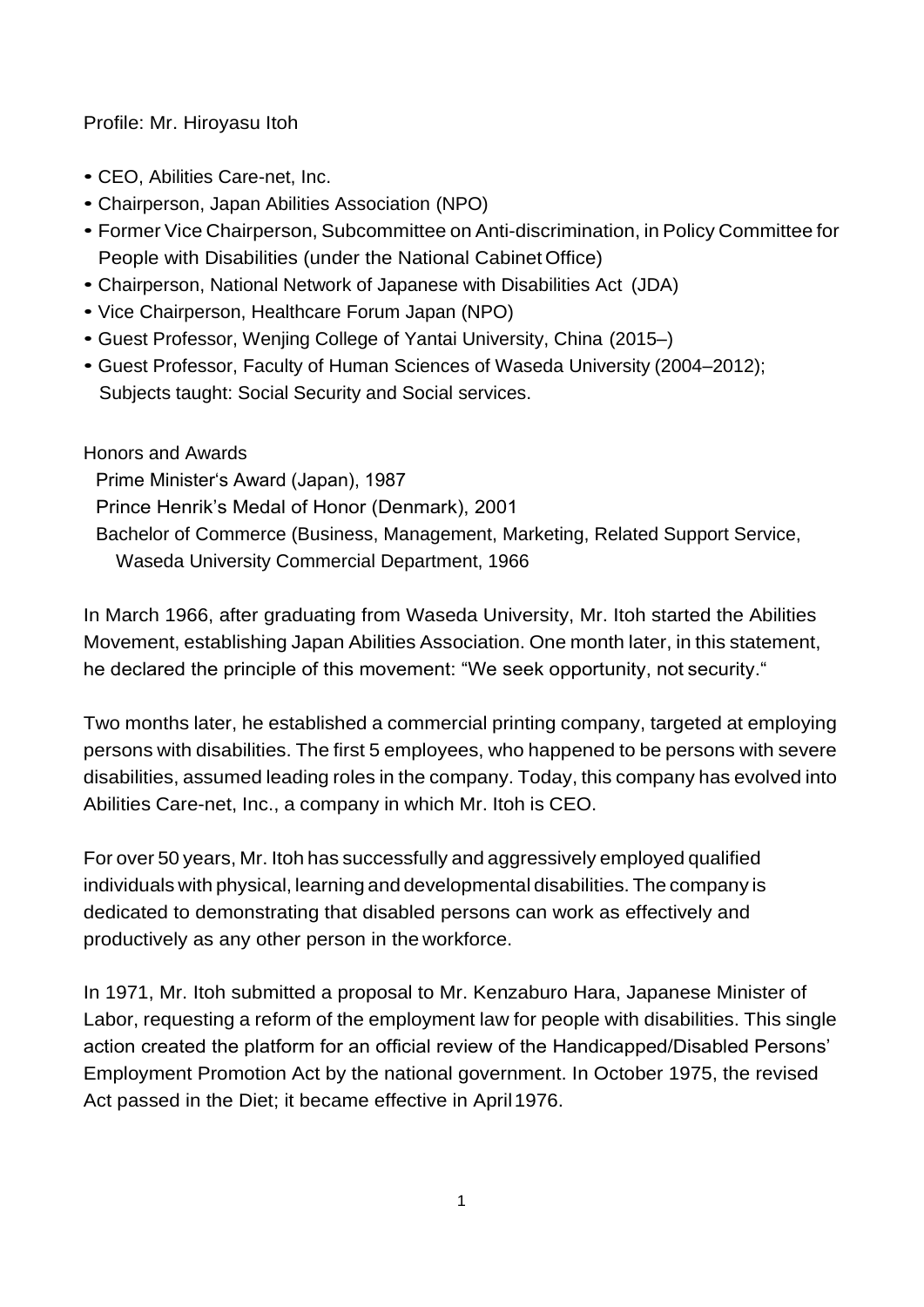After extensive preparation begun in 1972, Mr. Itoh's Abilities company expanded to development, sales, and import business of assistive devices and rehabilitation equipment on July 15, 1974. In November of that year, the Ministry of Health requested that Mr. Itoh develop the Home Care & Rehab International Exhibition. The first exhibition was an overwhelming success. (October 2016 is the exhibition's 43rd year.) Abilities continues to develop a variety of assistive devices, supporting independent living for people with disabilities, and expanding the worldwide network for distribution of its products.

In 1999, Mr. Itoh initiated the management of healthcare and medical facilities. This included daycare services for the elderly, assisted living homes for the elderly and disabled, and a rehabilitation center and clinic.

The United Nations challenged the Japanese government to establish anti-discrimination laws for people with disabilities in September 2001. However, the Japanese government ignored the challenge and did not act.

Mr. Itoh's dedication and enthusiasm for bettering the opportunities for people with disabilities entered a new phase in 2001 with a movement to realize the Japanese with Disabilities Act (JDA), securing basic human rights for all Japanese with disabilities. He established "National Network of JDA" in cooperation with 12 major organizations for people with disabilities. As executive director, he worked actively and tirelessly to energize the movement, hosting many lectures, a symposium, and open forum. Mr. Itoh invited noted authorities from the United States, to share information about the Americans with Disabilities Act (ADA) and the relationship between government and services for the elderly.

In January 2002, he promoted one of his employees, Mr. Takahiro Kuroiwa, who, in the national election, won a seat in the National Diet. Mr. Kuroiwa has worked to inform and promote understanding of the needs for a JDA, among his colleagues in Parliament.

Finally, in November 2009, Mr. Yukio Hatoyama, Prime Minister at the time, recommended the reform of programs for people with disabilities, in three arenas. In only two weeks, the Cabinet approved the establishment of the core group to spearhead the reform, with the Prime Minister as its principal Director. This was the beginning of the work to reform the basic law, to establish the law for comprehensive support, and to establish the anti-discrimination law, all for people withdisabilities.